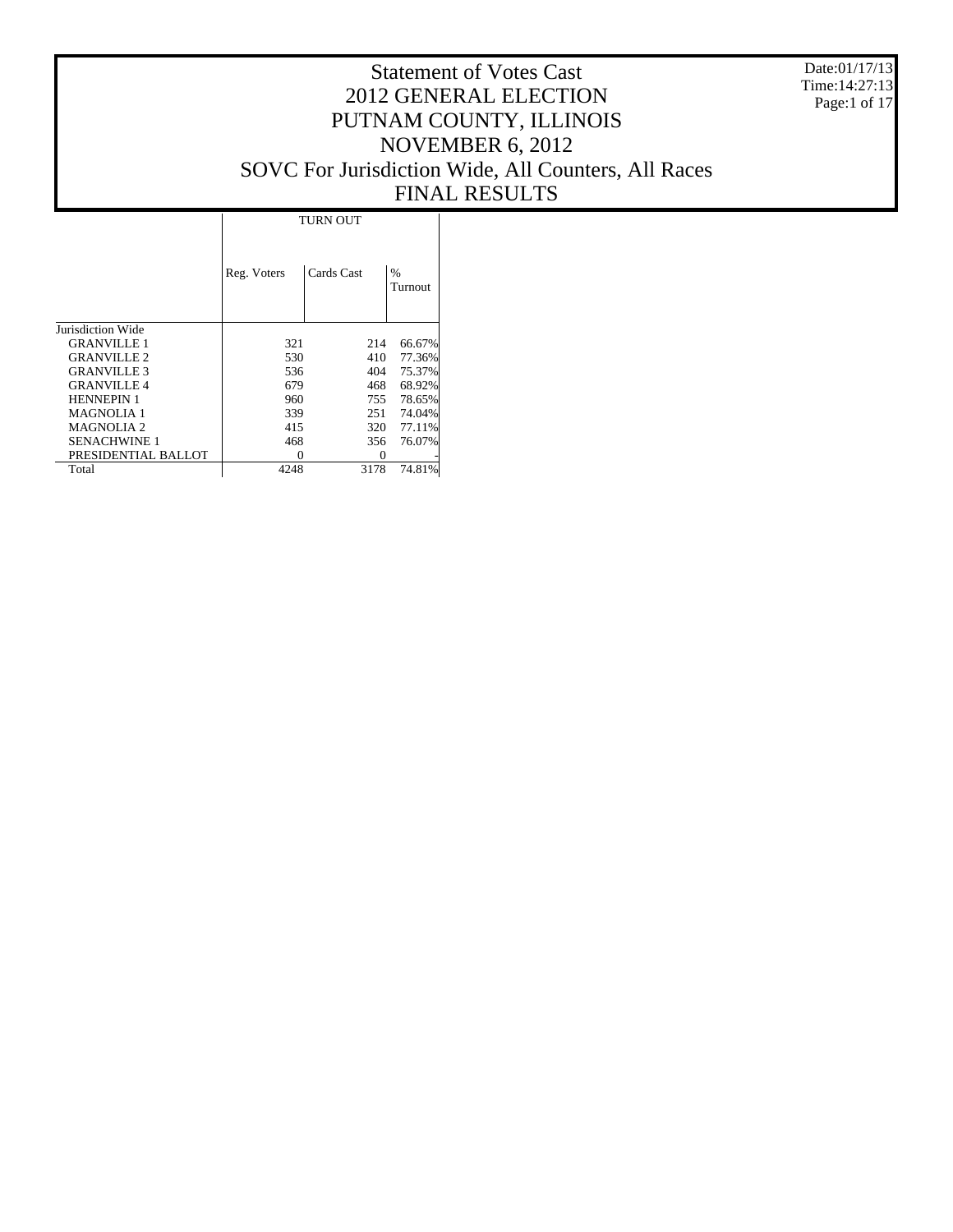Date:01/17/13 Time:14:27:13 Page:2 of 17

# Statement of Votes Cast 2012 GENERAL ELECTION PUTNAM COUNTY, ILLINOIS NOVEMBER 6, 2012 SOVC For Jurisdiction Wide, All Counters, All Races FINAL RESULTS

|                     |             |                         |                    | IL CONSTITUTIONAL AMENDMENT |        |      |        |
|---------------------|-------------|-------------------------|--------------------|-----------------------------|--------|------|--------|
|                     | Reg. Voters | <b>Times</b><br>Counted | <b>Total Votes</b> | <b>YES</b>                  |        | NO.  |        |
| Jurisdiction Wide   |             |                         |                    |                             |        |      |        |
| <b>GRANVILLE 1</b>  | 321         | 214                     | 182                | 99                          | 54.40% | 83   | 45.60% |
| <b>GRANVILLE 2</b>  | 530         | 407                     | 314                | 158                         | 50.32% | 156  | 49.68% |
| <b>GRANVILLE 3</b>  | 536         | 404                     | 319                | 152                         | 47.65% | 167  | 52.35% |
| <b>GRANVILLE 4</b>  | 679         | 468                     | 406                | 209                         | 51.48% | 197  | 48.52% |
| <b>HENNEPIN 1</b>   | 960         | 755                     | 605                | 301                         | 49.75% | 304  | 50.25% |
| <b>MAGNOLIA1</b>    | 339         | 250                     | 209                | 110                         | 52.63% | 99   | 47.37% |
| <b>MAGNOLIA 2</b>   | 415         | 320                     | 277                | 140                         | 50.54% | 137  | 49.46% |
| <b>SENACHWINE 1</b> | 468         | 353                     | 297                | 180                         | 60.61% | 117  | 39.39% |
| PRESIDENTIAL BALLOT |             |                         |                    |                             |        |      |        |
| Total               | 4248        | 3171                    | 2609               | 1349                        | 51.71% | 1260 | 48.29% |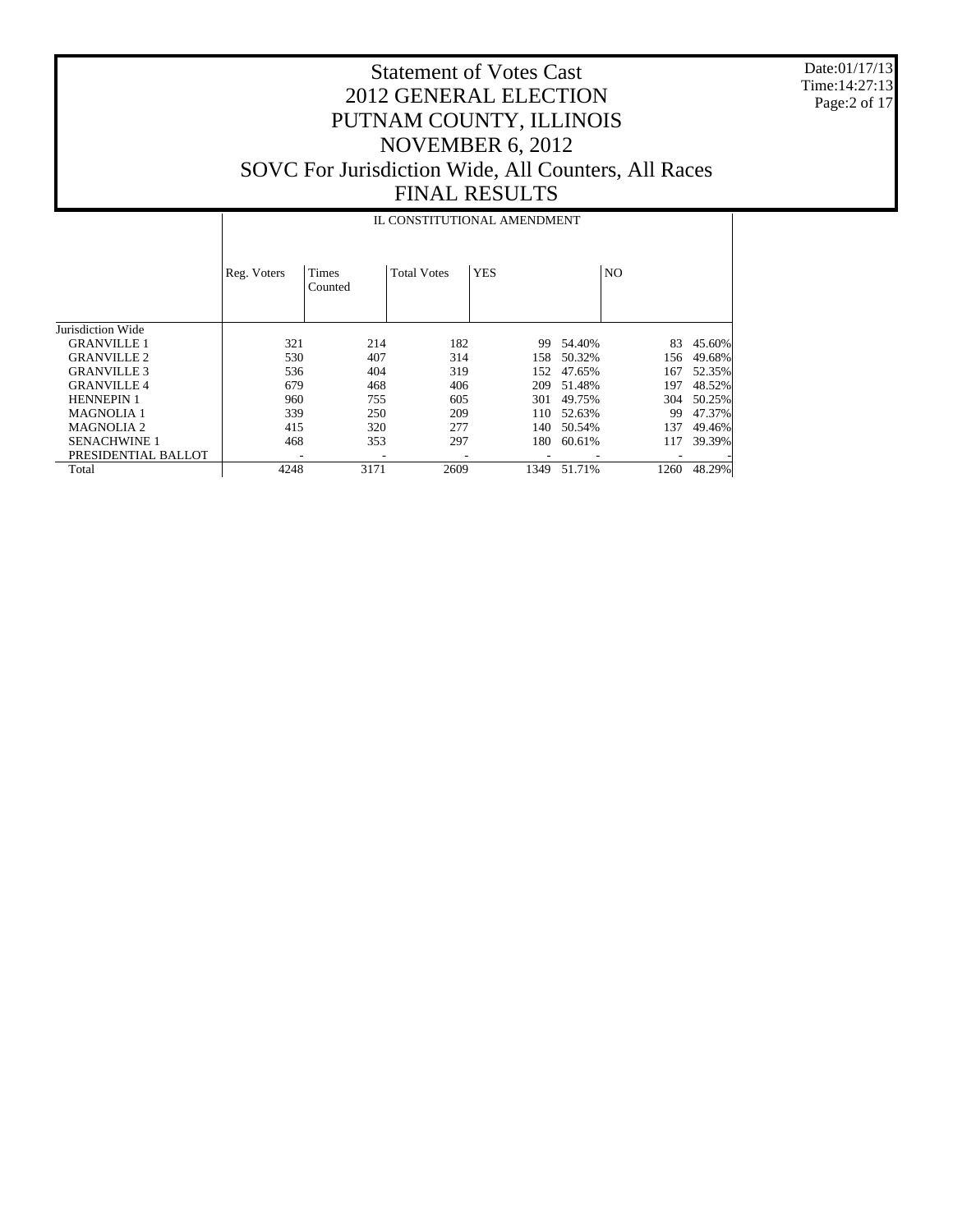Date:01/17/13 Time:14:27:13 Page:3 of 17

# Statement of Votes Cast 2012 GENERAL ELECTION PUTNAM COUNTY, ILLINOIS NOVEMBER 6, 2012 SOVC For Jurisdiction Wide, All Counters, All Races FINAL RESULTS

#### PRESIDENT

|                     | Reg. Voters | Times<br>Counted | <b>Total Votes</b> | <b>OBAMA/BIDEN (D)</b> |        | ROMNEY/RYAN (R) |        | JOHNSON/GRAY<br>(LIB)       |          |
|---------------------|-------------|------------------|--------------------|------------------------|--------|-----------------|--------|-----------------------------|----------|
| Jurisdiction Wide   |             |                  |                    |                        |        |                 |        |                             |          |
| <b>GRANVILLE 1</b>  | 321         | 214              | 208                | 85                     | 40.87% | 119             | 57.21% | $\mathcal{D}_{\mathcal{L}}$ | 0.96%    |
| <b>GRANVILLE 2</b>  | 530         | 410              | 408                | 241                    | 59.07% | 161             | 39.46% | $\Omega$                    | $0.00\%$ |
| <b>GRANVILLE 3</b>  | 536         | 404              | 401                | 200                    | 49.88% | 191             | 47.63% |                             | 1.25%    |
| <b>GRANVILLE4</b>   | 679         | 468              | 463                | 263                    | 56.80% | 185             | 39.96% | 5                           | 1.08%    |
| <b>HENNEPIN 1</b>   | 960         | 755              | 744                | 352                    | 47.31% | 370             | 49.73% | 12                          | 1.61%    |
| <b>MAGNOLIA 1</b>   | 339         | 251              | 249                | 118                    | 47.39% | 115             | 46.18% | 11                          | 4.42%    |
| <b>MAGNOLIA 2</b>   | 415         | 320              | 317                | 150                    | 47.32% | 162             | 51.10% | 2                           | 0.63%    |
| <b>SENACHWINE 1</b> | 468         | 356              | 353                | 150                    | 42.49% | 199             | 56.37% | 3                           | 0.85%    |
| PRESIDENTIAL BALLOT |             | 0                |                    | $\Omega$               |        |                 |        | $\Omega$                    |          |
| Total               | 4248        | 3178             | 3143               | 1559                   | 49.60% | 1502            | 47.79% | 40                          | 1.27%    |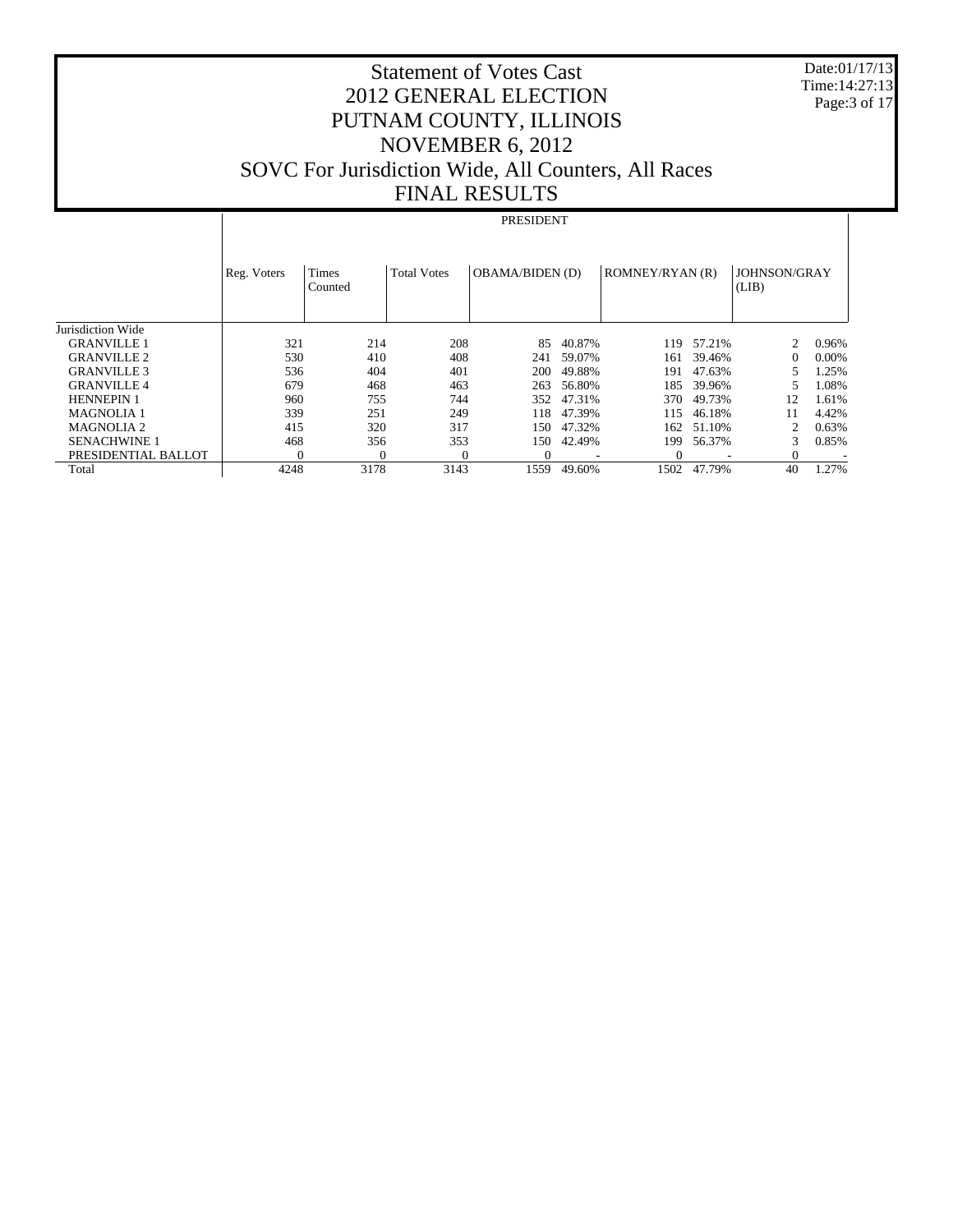Date:01/17/13 Time:14:27:13 Page:4 of 17

# Statement of Votes Cast 2012 GENERAL ELECTION PUTNAM COUNTY, ILLINOIS NOVEMBER 6, 2012 SOVC For Jurisdiction Wide, All Counters, All Races FINAL RESULTS

#### PRESIDENT

|                     | <b>STEIN/HAWKINS</b><br>(G) |       | <b>MARY ANN</b><br><b>TOMKINS SEG</b> |          | ROSS <sub>C</sub><br><b>ANDERSON</b> |          | <b>JILL REED/TOM</b><br><b>CARY</b> |          | <b>CECIL JAMES</b><br><b>ROTH</b> |          | MICHAEL W.<br><b>HAWKINS</b> |          |
|---------------------|-----------------------------|-------|---------------------------------------|----------|--------------------------------------|----------|-------------------------------------|----------|-----------------------------------|----------|------------------------------|----------|
| Jurisdiction Wide   |                             |       |                                       |          |                                      |          |                                     |          |                                   |          |                              |          |
| <b>GRANVILLE 1</b>  |                             | 0.48% | $\Omega$                              | $0.00\%$ | $\Omega$                             | 0.00%    | $\Omega$                            | $0.00\%$ | $\Omega$                          | $0.00\%$ | $\Omega$                     | $0.00\%$ |
| <b>GRANVILLE 2</b>  | 4                           | 0.98% | $\Omega$                              | $0.00\%$ | $\Omega$                             | 0.00%    | $\Omega$                            | $0.00\%$ | $\overline{0}$                    | $0.00\%$ | $\Omega$                     | $0.00\%$ |
| <b>GRANVILLE 3</b>  | 4                           | 1.00% | $\Omega$                              | 0.00%    | $\Omega$                             | 0.00%    | $\Omega$                            | $0.00\%$ | $\Omega$                          | $0.00\%$ | $\Omega$                     | $0.00\%$ |
| <b>GRANVILLE4</b>   |                             | 1.51% | $\Omega$                              | $0.00\%$ | $\Omega$                             | 0.00%    | $\Omega$                            | $0.00\%$ | $\overline{0}$                    | $0.00\%$ | $\Omega$                     | $0.00\%$ |
| <b>HENNEPIN 1</b>   | Q                           | 1.21% | 0                                     | $0.00\%$ | 0                                    | $0.00\%$ | 0                                   | $0.00\%$ | $\Omega$                          | $0.00\%$ |                              | $0.00\%$ |
| <b>MAGNOLIA 1</b>   |                             | 2.01% | $\Omega$                              | $0.00\%$ | $\Omega$                             | 0.00%    | $\Omega$                            | $0.00\%$ | $\Omega$                          | $0.00\%$ |                              | $0.00\%$ |
| MAGNOLIA 2          | 3                           | 0.95% | $\Omega$                              | 0.00%    | $\Omega$                             | 0.00%    | $\Omega$                            | $0.00\%$ | $\overline{0}$                    | $0.00\%$ |                              | $0.00\%$ |
| <b>SENACHWINE 1</b> |                             | 0.28% | 0                                     | 0.00%    | $\Omega$                             | $0.00\%$ | $\Omega$                            | $0.00\%$ | $\Omega$                          | $0.00\%$ | $\Omega$                     | $0.00\%$ |
| PRESIDENTIAL BALLOT |                             |       |                                       |          | 0                                    |          | 0                                   |          | $\Omega$                          | ۰        |                              |          |
| Total               | 34                          | .08%  | 0                                     | $0.00\%$ | $\Omega$                             | $0.00\%$ | $\Omega$                            | $0.00\%$ | $\overline{0}$                    | $0.00\%$ |                              | 0.00%    |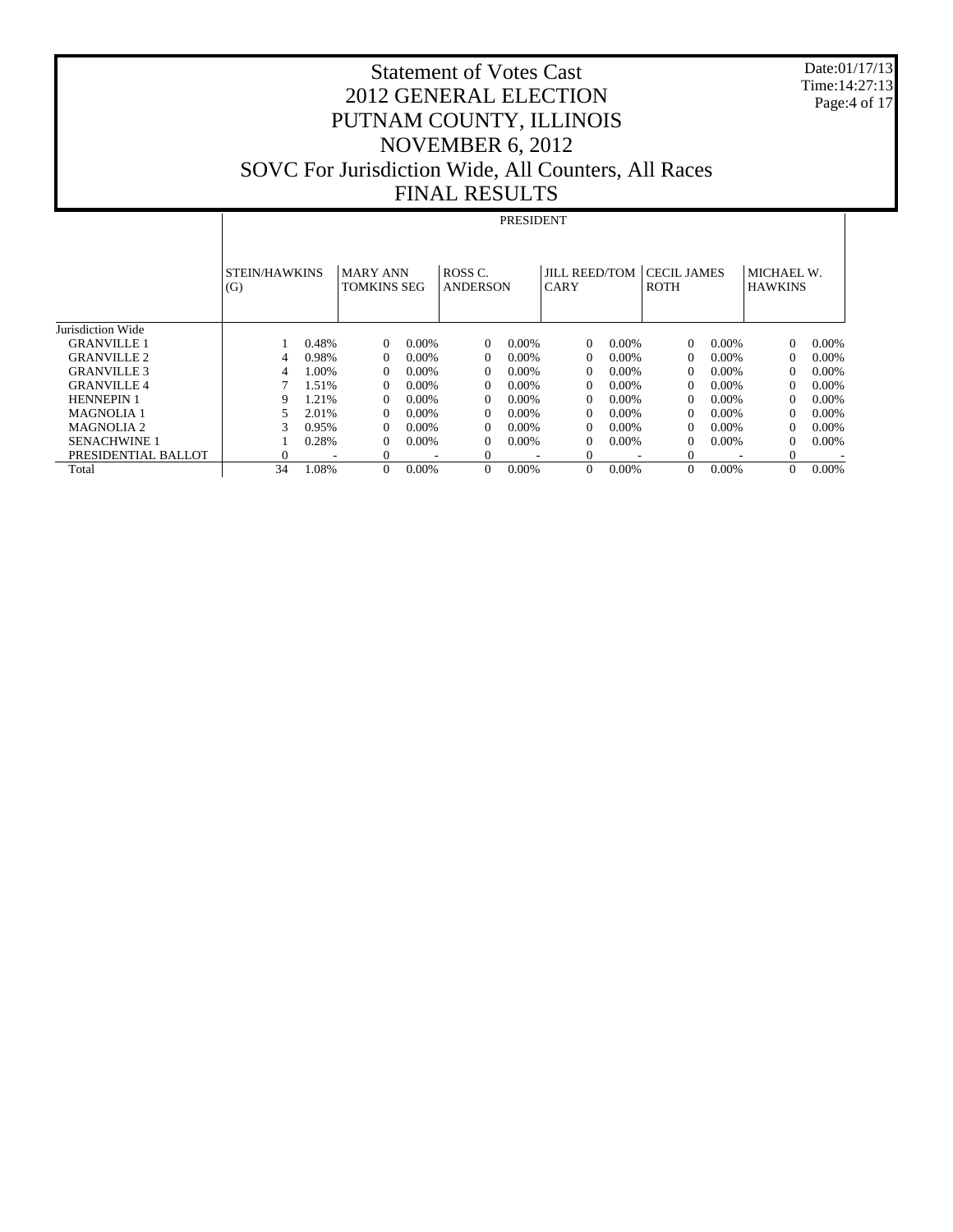Date:01/17/13 Time:14:27:13 Page:5 of 17

# Statement of Votes Cast 2012 GENERAL ELECTION PUTNAM COUNTY, ILLINOIS NOVEMBER 6, 2012 SOVC For Jurisdiction Wide, All Counters, All Races FINAL RESULTS

#### PRESIDENT

|                     | DENNIS S.<br><b>KNILL</b> |          | GOODE/CLYMEL TOM HOEFLING JONATHAN D. |          |          |          | <b>ELLIS</b> |          | Write-In Votes |          |
|---------------------|---------------------------|----------|---------------------------------------|----------|----------|----------|--------------|----------|----------------|----------|
| Jurisdiction Wide   |                           |          |                                       |          |          |          |              |          |                |          |
| <b>GRANVILLE 1</b>  | 0                         | $0.00\%$ | $\Omega$                              | $0.00\%$ | $\Omega$ | $0.00\%$ | $\Omega$     | $0.00\%$ |                | 0.48%    |
| <b>GRANVILLE 2</b>  | 0                         | $0.00\%$ | $\Omega$                              | $0.00\%$ | 0        | $0.00\%$ | $\Omega$     | $0.00\%$ | 2              | 0.49%    |
| <b>GRANVILLE 3</b>  | 0                         | $0.00\%$ | $\Omega$                              | $0.00\%$ | 0        | $0.00\%$ | $\Omega$     | $0.00\%$ |                | 0.25%    |
| <b>GRANVILLE 4</b>  | 0                         | $0.00\%$ | $\Omega$                              | $0.00\%$ | $\Omega$ | $0.00\%$ | $\Omega$     | $0.00\%$ | 3              | 0.65%    |
| <b>HENNEPIN 1</b>   | 0                         | $0.00\%$ | $\Omega$                              | $0.00\%$ | 0        | $0.00\%$ | $\Omega$     | $0.00\%$ |                | 0.13%    |
| <b>MAGNOLIA 1</b>   | 0                         | $0.00\%$ | $\Omega$                              | $0.00\%$ | 0        | $0.00\%$ | $\Omega$     | $0.00\%$ | $\Omega$       | $0.00\%$ |
| MAGNOLIA 2          | 0                         | $0.00\%$ | $\Omega$                              | $0.00\%$ | $\Omega$ | $0.00\%$ | $\Omega$     | $0.00\%$ | $\Omega$       | $0.00\%$ |
| <b>SENACHWINE 1</b> | 0                         | $0.00\%$ | $\Omega$                              | 0.00%    | $\Omega$ | 0.00%    | 0            | $0.00\%$ | $\Omega$       | $0.00\%$ |
| PRESIDENTIAL BALLOT | 0                         |          | $\Omega$                              |          | $\Omega$ |          | 0            |          | $\Omega$       |          |
| Total               | 0                         | 0.00%    | $\mathbf{0}$                          | 0.00%    | $\Omega$ | 0.00%    | $\theta$     | $0.00\%$ | 8              | 0.25%    |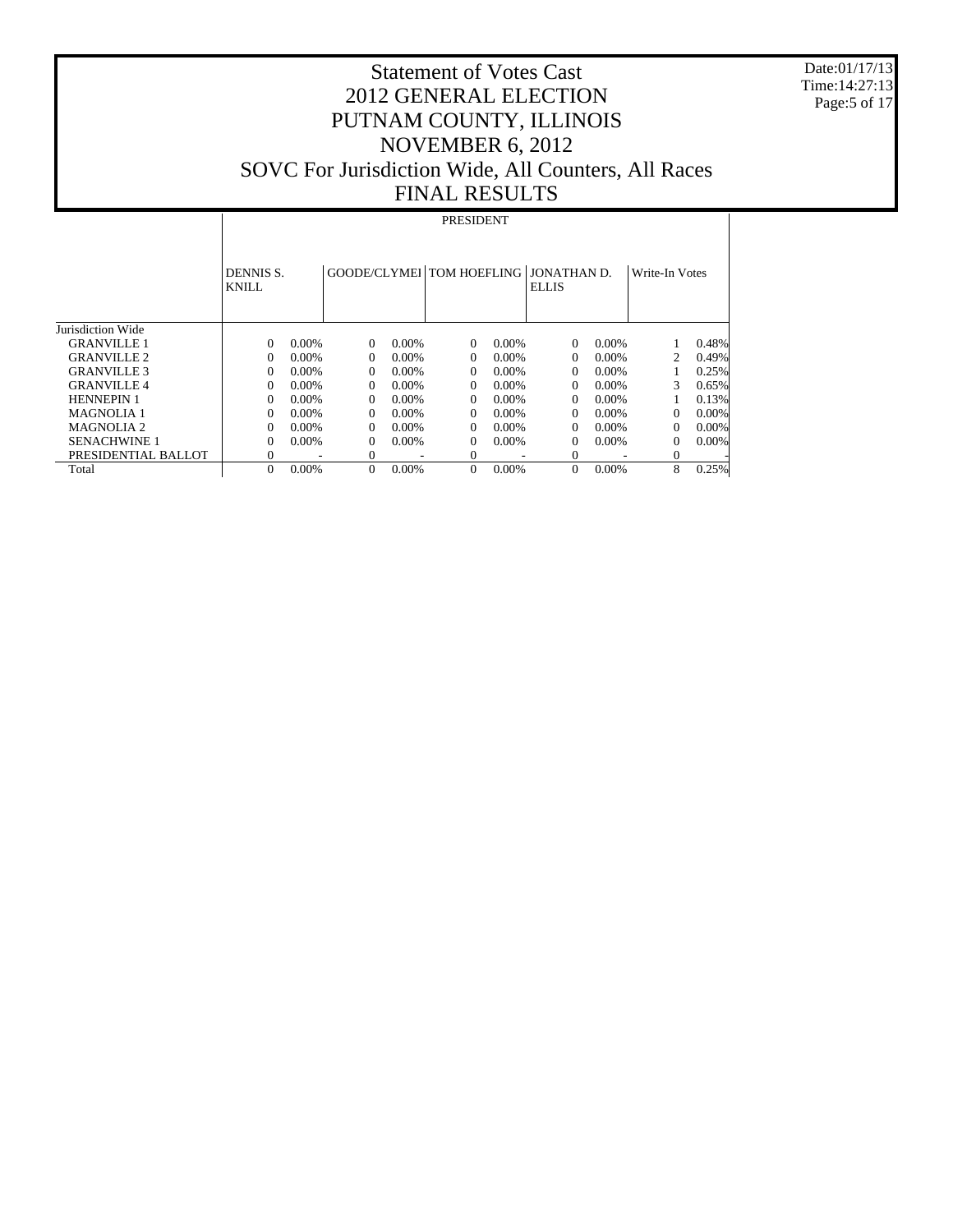Date:01/17/13 Time:14:27:13 Page:6 of 17

# Statement of Votes Cast 2012 GENERAL ELECTION PUTNAM COUNTY, ILLINOIS NOVEMBER 6, 2012 SOVC For Jurisdiction Wide, All Counters, All Races FINAL RESULTS

#### CONGRESS DIST 16

|                     | Reg. Voters              | Times<br>Counted         | <b>Total Votes</b> | WANDA ROHL (D)           |        | <b>ADAM KINZINGER</b><br>(R) |        |
|---------------------|--------------------------|--------------------------|--------------------|--------------------------|--------|------------------------------|--------|
| Jurisdiction Wide   |                          |                          |                    |                          |        |                              |        |
| <b>GRANVILLE 1</b>  | 321                      | 214                      | 208                | 67                       | 32.21% | 141                          | 67.79% |
| <b>GRANVILLE 2</b>  | 530                      | 410                      | 389                | 189                      | 48.59% | 200                          | 51.41% |
| <b>GRANVILLE 3</b>  | 536                      | 404                      | 378                | 173                      | 45.77% | 205                          | 54.23% |
| <b>GRANVILLE 4</b>  | 679                      | 468                      | 444                | 226                      | 50.90% | 218                          | 49.10% |
| <b>HENNEPIN 1</b>   | 960                      | 755                      | 699                | 273                      | 39.06% | 426                          | 60.94% |
| <b>MAGNOLIA1</b>    | 339                      | 251                      | 243                | 98                       | 40.33% | 145                          | 59.67% |
| <b>MAGNOLIA 2</b>   | 415                      | 320                      | 308                | 121                      | 39.29% | 187                          | 60.71% |
| <b>SENACHWINE 1</b> | 468                      | 356                      | 343                | 132                      | 38.48% | 211                          | 61.52% |
| PRESIDENTIAL BALLOT | $\overline{\phantom{a}}$ | $\overline{\phantom{a}}$ | ۰                  | $\overline{\phantom{a}}$ |        |                              |        |
| Total               | 4248                     | 3178                     | 3012               | 1279                     | 42.46% | 1733                         | 57.54% |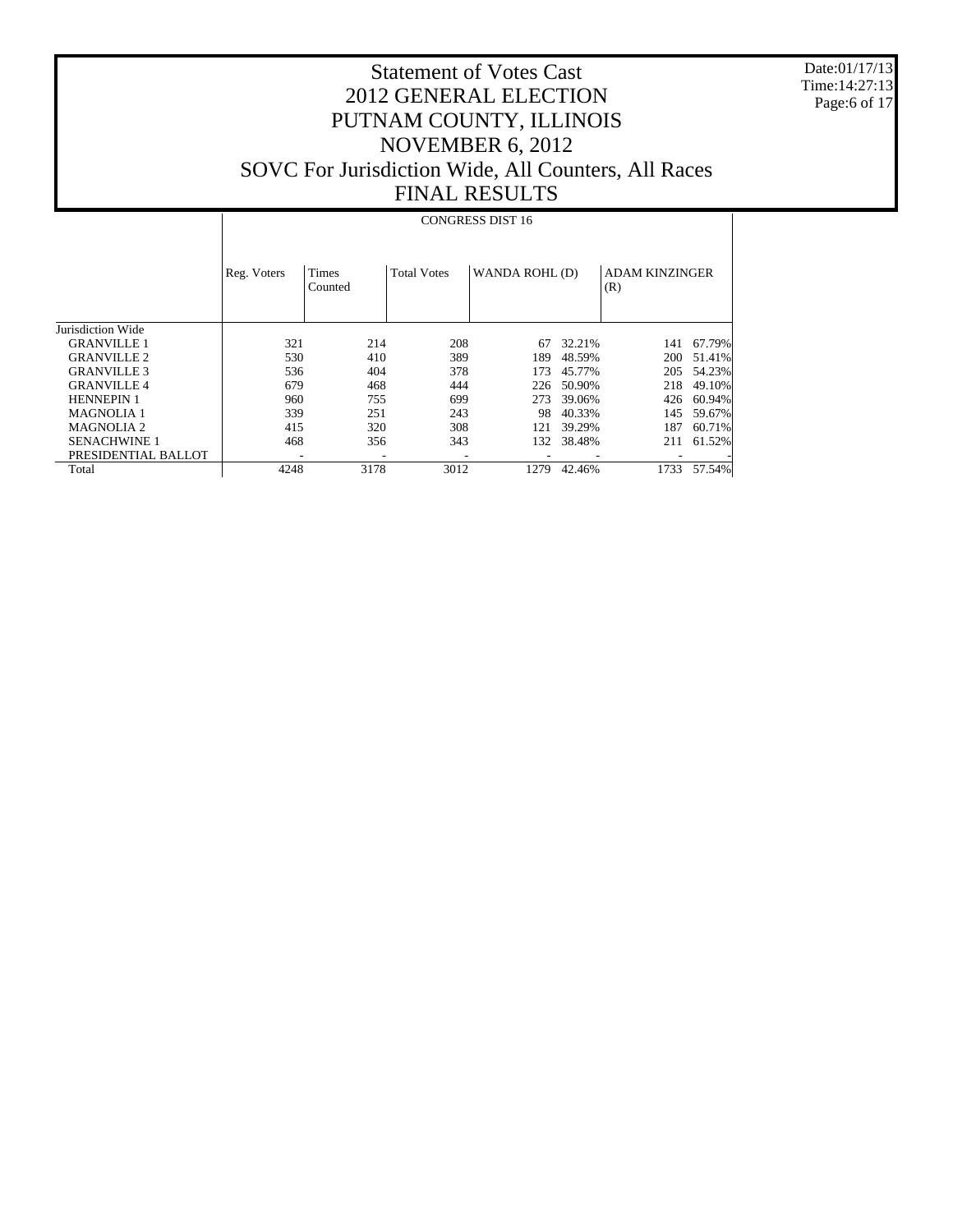Date:01/17/13 Time:14:27:13 Page:7 of 17

# Statement of Votes Cast 2012 GENERAL ELECTION PUTNAM COUNTY, ILLINOIS NOVEMBER 6, 2012 SOVC For Jurisdiction Wide, All Counters, All Races FINAL RESULTS

#### SENATE DIST 38

|                     | Reg. Voters | Times<br>Counted | <b>Total Votes</b> | <b>CHRISTINE BENSON</b><br>(D) |        | SUE REZIN (R) |        |
|---------------------|-------------|------------------|--------------------|--------------------------------|--------|---------------|--------|
| Jurisdiction Wide   |             |                  |                    |                                |        |               |        |
| <b>GRANVILLE 1</b>  | 321         | 214              | 207                | 83                             | 40.10% | 124           | 59.90% |
| <b>GRANVILLE 2</b>  | 530         | 407              | 386                | 218                            | 56.48% | 168           | 43.52% |
| <b>GRANVILLE 3</b>  | 536         | 404              | 380                | 208                            | 54.74% | 172           | 45.26% |
| <b>GRANVILLE4</b>   | 679         | 468              | 447                | 251                            | 56.15% | 196           | 43.85% |
| <b>HENNEPIN 1</b>   | 960         | 755              | 692                | 353                            | 51.01% | 339           | 48.99% |
| <b>MAGNOLIA 1</b>   | 339         | 250              | 241                | 122                            | 50.62% | 119           | 49.38% |
| <b>MAGNOLIA 2</b>   | 415         | 320              | 309                | 143                            | 46.28% | 166           | 53.72% |
| <b>SENACHWINE 1</b> | 468         | 353              | 334                | 138                            | 41.32% | 196           | 58.68% |
| PRESIDENTIAL BALLOT | ۰           | -                |                    |                                |        |               |        |
| Total               | 4248        | 3171             | 2996               | 1516                           | 50.60% | 1480          | 49.40% |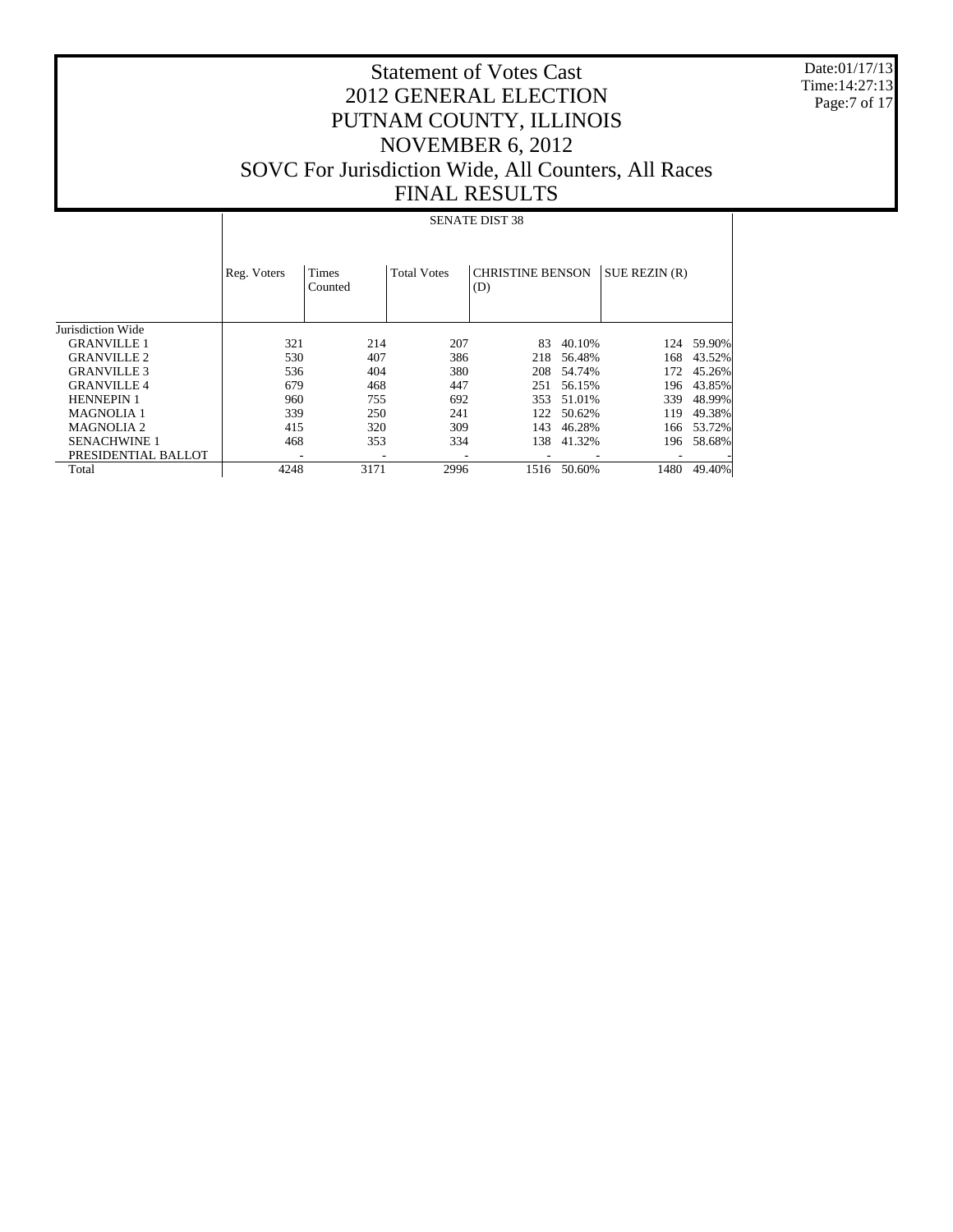Date:01/17/13 Time:14:27:13 Page:8 of 17

# Statement of Votes Cast 2012 GENERAL ELECTION PUTNAM COUNTY, ILLINOIS NOVEMBER 6, 2012 SOVC For Jurisdiction Wide, All Counters, All Races FINAL RESULTS

#### REPRES DIST 76

|                     | Reg. Voters | Times<br>Counted         | <b>Total Votes</b> | <b>FRANK J. MAUTINO</b><br>(D) |        | DONALD JENSEN (R) |        |
|---------------------|-------------|--------------------------|--------------------|--------------------------------|--------|-------------------|--------|
| Jurisdiction Wide   |             |                          |                    |                                |        |                   |        |
| <b>GRANVILLE 1</b>  | 321         | 214                      | 206                | 113                            | 54.85% | 93                | 45.15% |
| <b>GRANVILLE 2</b>  | 530         | 407                      | 394                | 273                            | 69.29% | 121               | 30.71% |
| <b>GRANVILLE 3</b>  | 536         | 404                      | 390                | 265                            | 67.95% | 125               | 32.05% |
| <b>GRANVILLE 4</b>  | 679         | 468                      | 453                | 319                            | 70.42% | 134               | 29.58% |
| <b>HENNEPIN 1</b>   | 960         | 755                      | 721                | 453                            | 62.83% | 268               | 37.17% |
| <b>MAGNOLIA 1</b>   | 339         | 250                      | 245                | 154                            | 62.86% | 91                | 37.14% |
| <b>MAGNOLIA 2</b>   | 415         | 320                      | 314                | 195                            | 62.10% | 119               | 37.90% |
| <b>SENACHWINE 1</b> | 468         | 353                      | 343                | 186                            | 54.23% | 157               | 45.77% |
| PRESIDENTIAL BALLOT | ۰           | $\overline{\phantom{a}}$ | -                  | ۰                              |        |                   |        |
| Total               | 4248        | 3171                     | 3066               | 1958                           | 63.86% | 1108              | 36.14% |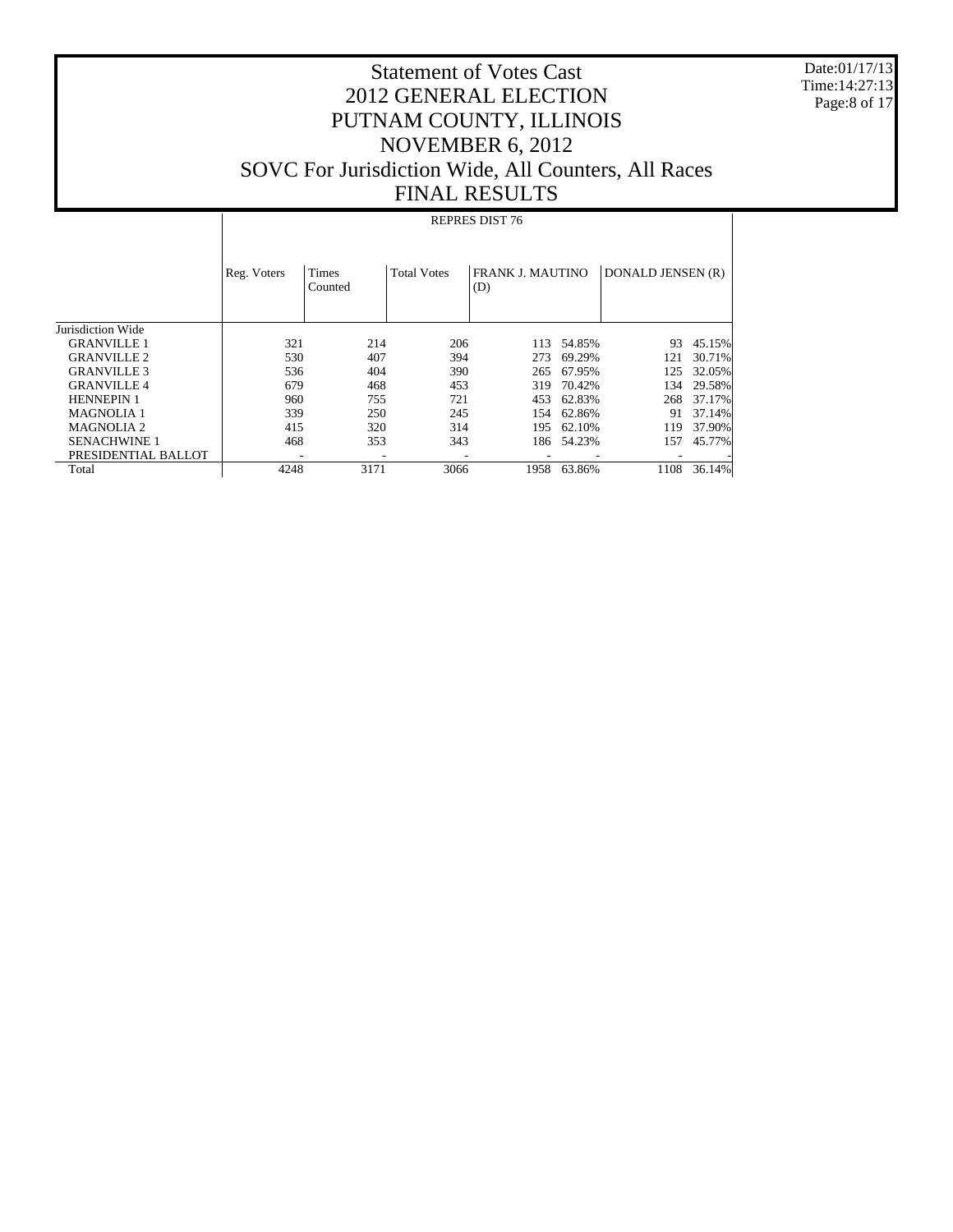Date:01/17/13 Time:14:27:13 Page:9 of 17

# Statement of Votes Cast 2012 GENERAL ELECTION PUTNAM COUNTY, ILLINOIS NOVEMBER 6, 2012 SOVC For Jurisdiction Wide, All Counters, All Races FINAL RESULTS

#### CIRCUIT CLERK

|                     | Reg. Voters | Times<br>Counted | <b>Total Votes</b> | <b>CATHY J. OLIVERI</b><br>(D) |              |
|---------------------|-------------|------------------|--------------------|--------------------------------|--------------|
| Jurisdiction Wide   |             |                  |                    |                                |              |
| <b>GRANVILLE 1</b>  | 321         | 214              | 165                |                                | 165 100.00%  |
| <b>GRANVILLE 2</b>  | 530         | 407              | 341                |                                | 341 100.00%  |
| <b>GRANVILLE 3</b>  | 536         | 404              | 333                |                                | 333 100.00%  |
| <b>GRANVILLE4</b>   | 679         | 468              | 401                |                                | 401 100.00%  |
| <b>HENNEPIN 1</b>   | 960         | 755              | 565                |                                | 565 100.00%  |
| <b>MAGNOLIA 1</b>   | 339         | 250              | 202                |                                | 202 100.00%  |
| <b>MAGNOLIA2</b>    | 415         | 320              | 254                |                                | 254 100.00%  |
| <b>SENACHWINE 1</b> | 468         | 353              | 284                |                                | 284 100.00%  |
| PRESIDENTIAL BALLOT |             |                  |                    |                                |              |
| Total               | 4248        | 3171             | 2545               |                                | 2545 100.00% |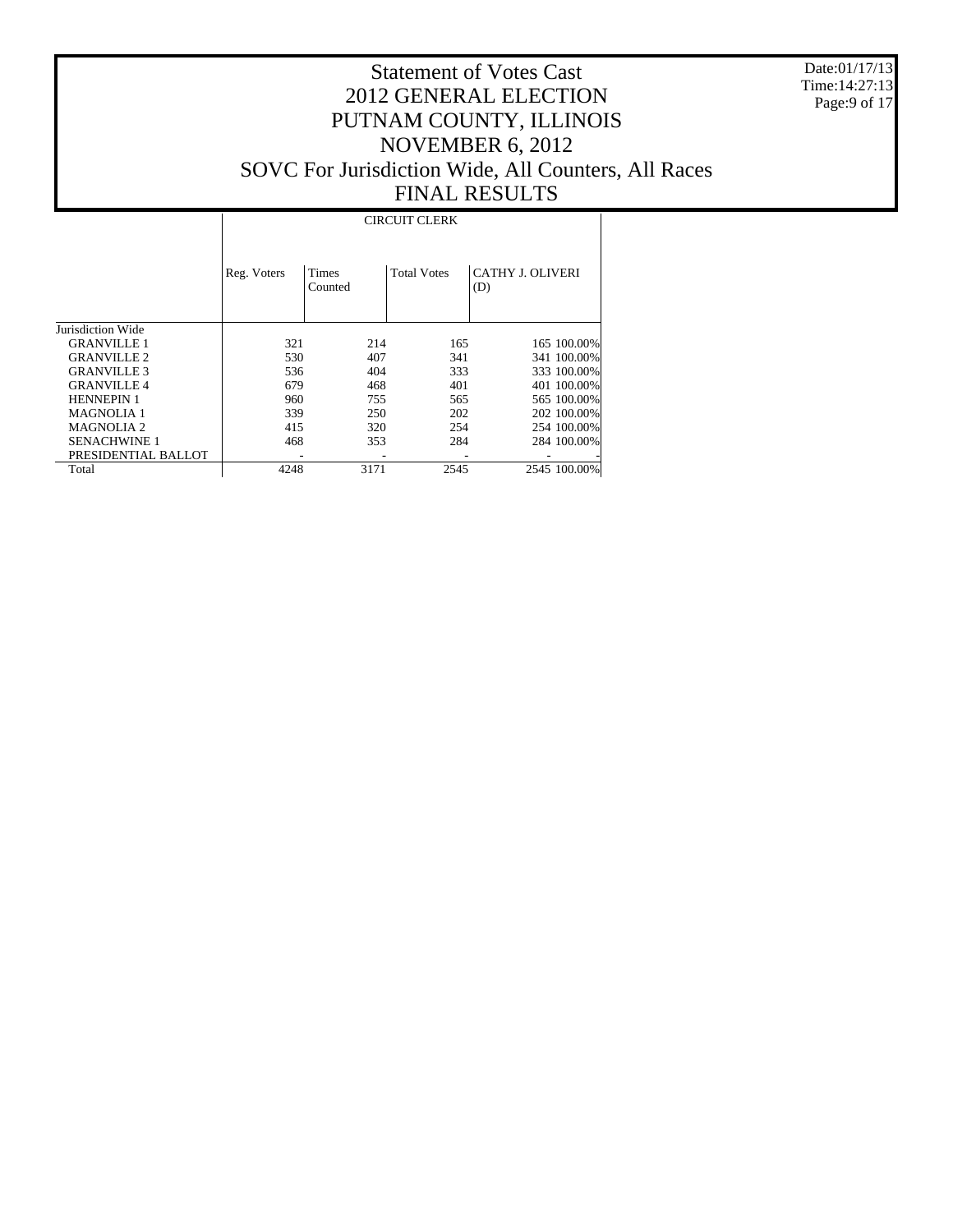Date:01/17/13 Time:14:27:13 Page:10 of 17

# Statement of Votes Cast 2012 GENERAL ELECTION PUTNAM COUNTY, ILLINOIS NOVEMBER 6, 2012 SOVC For Jurisdiction Wide, All Counters, All Races FINAL RESULTS

#### STATE'S ATTORNEY

|                     | Reg. Voters | <b>Times</b><br>Counted | <b>Total Votes</b> | <b>BRADLEY P.</b><br>POPURELLA (D) |        | JAMES A. MACK (R) |        |
|---------------------|-------------|-------------------------|--------------------|------------------------------------|--------|-------------------|--------|
| Jurisdiction Wide   |             |                         |                    |                                    |        |                   |        |
| <b>GRANVILLE 1</b>  | 321         | 214                     | 209                | 83                                 | 39.71% | 126               | 60.29% |
| <b>GRANVILLE 2</b>  | 530         | 407                     | 398                | 233                                | 58.54% | 165               | 41.46% |
| <b>GRANVILLE 3</b>  | 536         | 404                     | 394                | 192                                | 48.73% | 202               | 51.27% |
| <b>GRANVILLE 4</b>  | 679         | 468                     | 456                | 252                                | 55.26% | 204               | 44.74% |
| <b>HENNEPIN 1</b>   | 960         | 755                     | 737                | 290                                | 39.35% | 447               | 60.65% |
| <b>MAGNOLIA 1</b>   | 339         | 250                     | 245                | 112                                | 45.71% | 133               | 54.29% |
| <b>MAGNOLIA 2</b>   | 415         | 320                     | 312                | 126                                | 40.38% | 186               | 59.62% |
| <b>SENACHWINE 1</b> | 468         | 353                     | 342                | 111                                | 32.46% | 231               | 67.54% |
| PRESIDENTIAL BALLOT | ۰           | ۰                       |                    | $\overline{\phantom{a}}$           |        |                   |        |
| Total               | 4248        | 3171                    | 3093               | 1399                               | 45.23% | 1694              | 54.77% |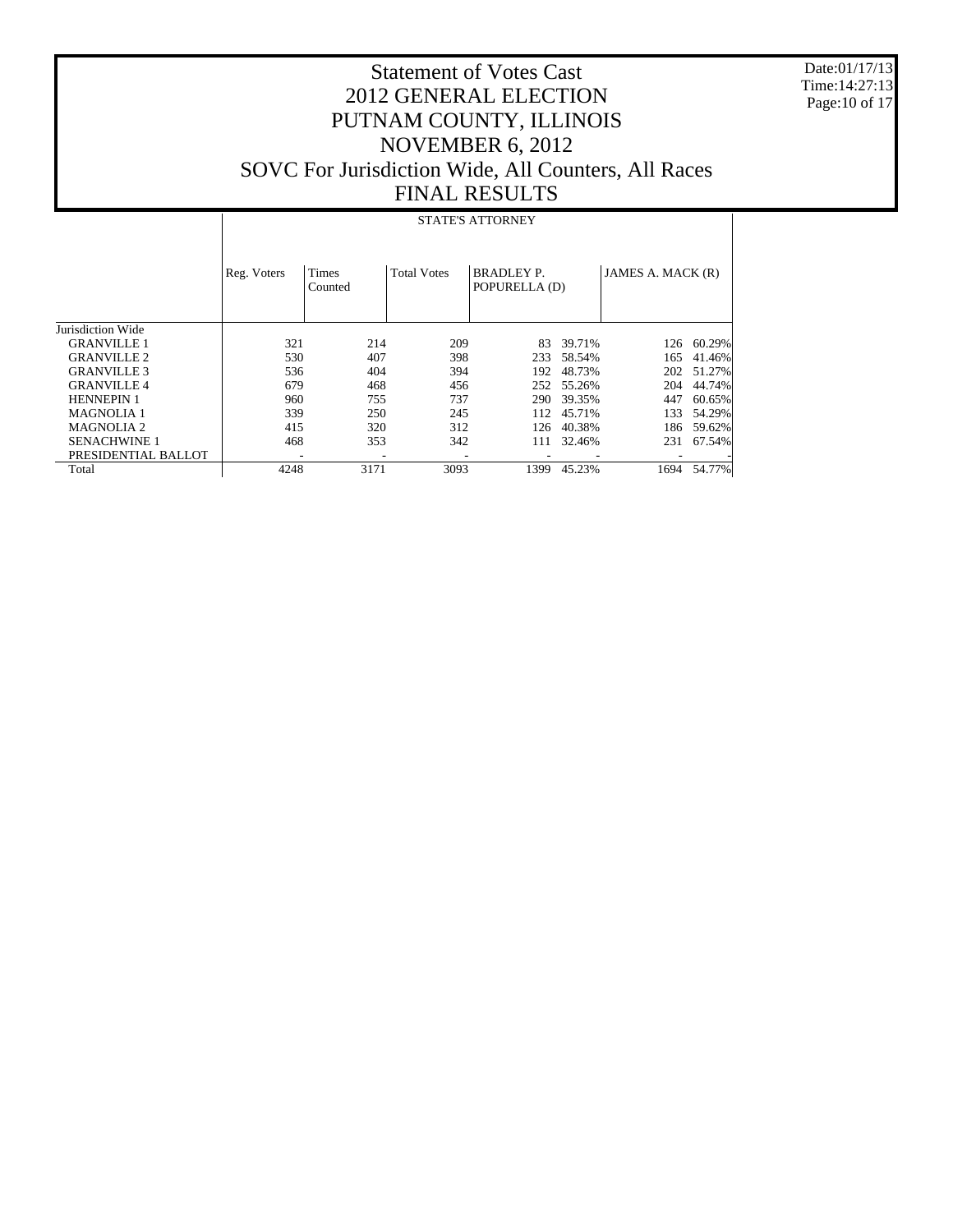Date:01/17/13 Time:14:27:13 Page:11 of 17

# Statement of Votes Cast 2012 GENERAL ELECTION PUTNAM COUNTY, ILLINOIS NOVEMBER 6, 2012 SOVC For Jurisdiction Wide, All Counters, All Races FINAL RESULTS

#### COUNTY BOARD

|                     | Reg. Voters | Times<br>Counted | <b>Total Votes</b>       | C. A. BIAGI-BRUER<br>(D) |        | (D)  |            | WILLIAM E. HOLMES SHEILA R. HAAGE<br>(D) |        |
|---------------------|-------------|------------------|--------------------------|--------------------------|--------|------|------------|------------------------------------------|--------|
| Jurisdiction Wide   |             |                  |                          |                          |        |      |            |                                          |        |
| <b>GRANVILLE 1</b>  | 321         | 214              | 809                      | 117                      | 14.46% | 137  | 16.93%     | 138                                      | 17.06% |
| <b>GRANVILLE 2</b>  | 530         | 407              | 1592                     | 276                      | 17.34% | 256  | 16.08%     | 297                                      | 18.66% |
| <b>GRANVILLE 3</b>  | 536         | 404              | 1514                     | 286                      | 18.89% | 272  | 17.97%     | 263                                      | 17.37% |
| <b>GRANVILLE 4</b>  | 679         | 468              | 1792                     | 333                      | 18.58% | 273  | 15.23%     | 328                                      | 18.30% |
| <b>HENNEPIN 1</b>   | 960         | 755              | 2636                     | 391                      | 14.83% | 534  | 20.26%     | 392                                      | 14.87% |
| <b>MAGNOLIA 1</b>   | 339         | 250              | 915                      | 138.                     | 15.08% | 119. | 13.01%     | 150-                                     | 16.39% |
| <b>MAGNOLIA 2</b>   | 415         | 320              | 1159                     | 180                      | 15.53% | 184  | 15.88%     | 175                                      | 15.10% |
| <b>SENACHWINE 1</b> | 468         | 353              | 1208                     | 175                      | 14.49% |      | 166 13.74% | 181                                      | 14.98% |
| PRESIDENTIAL BALLOT |             |                  | $\overline{\phantom{a}}$ |                          |        |      |            |                                          |        |
| Total               | 4248        | 3171             | 11625                    | 1896                     | 16.31% | 1941 | 16.70%     | 1924                                     | 16.55% |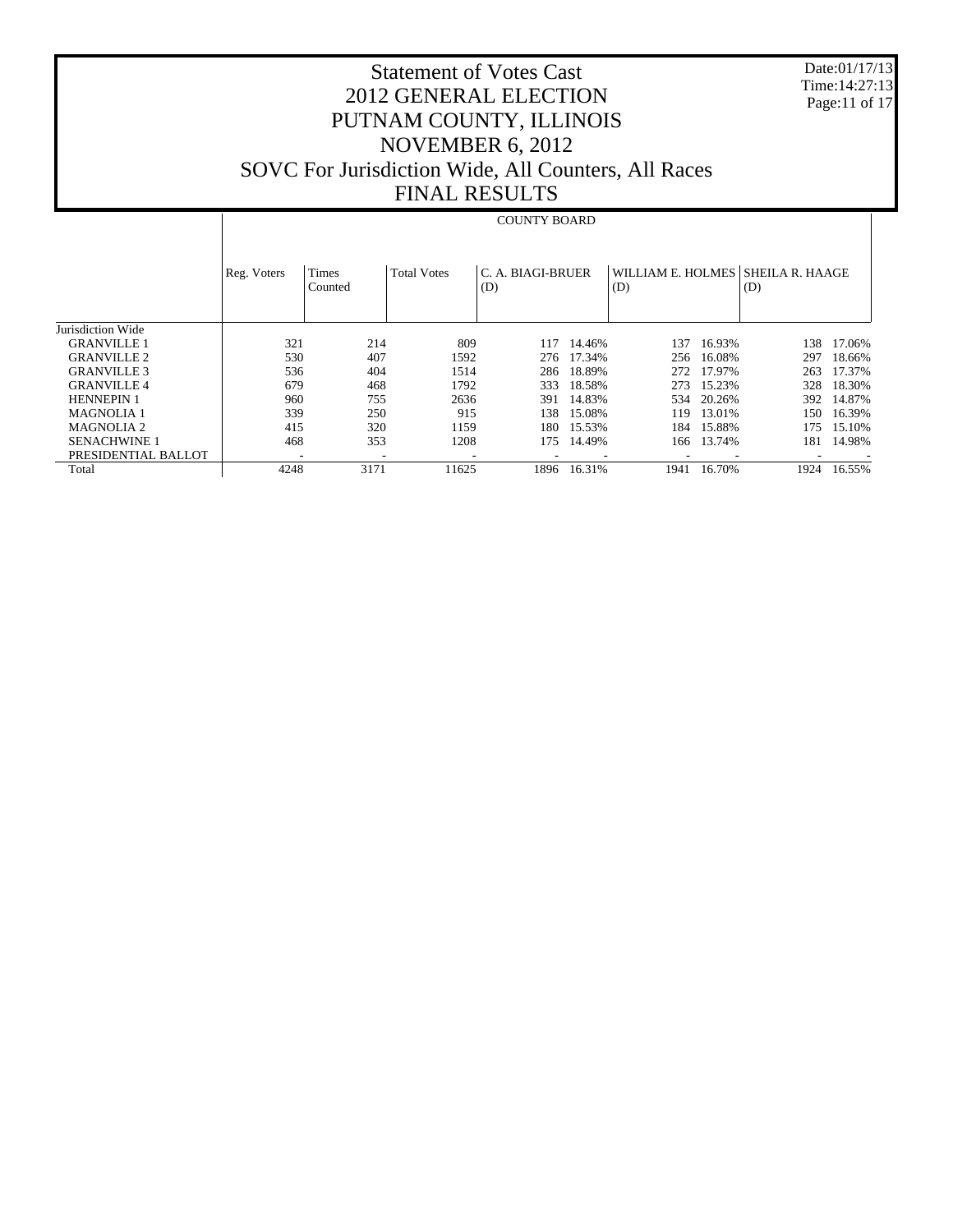Date:01/17/13 Time:14:27:13 Page:12 of 17

# Statement of Votes Cast 2012 GENERAL ELECTION PUTNAM COUNTY, ILLINOIS NOVEMBER 6, 2012 SOVC For Jurisdiction Wide, All Counters, All Races FINAL RESULTS

#### COUNTY BOARD

|                       | JORDAN C. ELLENA<br>(D) |        | DUANE A. CALBOW<br>(D) |        | <b>STEVEN O.</b><br>MALAVOLTI(R) |        | <b>MATTHEW C.</b><br>LEITCH $(R)$ |        |
|-----------------------|-------------------------|--------|------------------------|--------|----------------------------------|--------|-----------------------------------|--------|
| Jurisdiction Wide     |                         |        |                        |        |                                  |        |                                   |        |
| <b>GRANVILLE 1</b>    | 120.                    | 14.83% | 107                    | 13.23% | 115                              | 14.22% | 75                                | 9.27%  |
| <b>GRANVILLE 2</b>    | 257                     | 16.14% | 247                    | 15.52% | 154                              | 9.67%  | 105                               | 6.60%  |
| <b>GRANVILLE 3</b>    | 221                     | 14.60% | 204                    | 13.47% | 187                              | 12.35% | 81                                | 5.35%  |
| <b>GRANVILLE 4</b>    | 288                     | 16.07% | 262                    | 14.62% | 196                              | 10.94% | 112                               | 6.25%  |
| <b>HENNEPIN 1</b>     | 326                     | 12.37% | 395                    | 14.98% | 447                              | 16.96% | 151                               | 5.73%  |
| <b>MAGNOLIA 1</b>     | 131                     | 14.32% | 152                    | 16.61% | 128                              | 13.99% | 97                                | 10.60% |
| MAGNOLIA <sub>2</sub> | 152                     | 13.11% | 193                    | 16.65% | 175                              | 15.10% | 100                               | 8.63%  |
| <b>SENACHWINE 1</b>   | 144                     | 11.92% | 174                    | 14.40% | <b>200</b>                       | 16.56% | 168                               | 13.91% |
| PRESIDENTIAL BALLOT   |                         |        |                        |        |                                  |        |                                   |        |
| Total                 | 1639                    | 14.10% | 1734                   | 14.92% | 1602                             | 13.78% | 889                               | 7.65%  |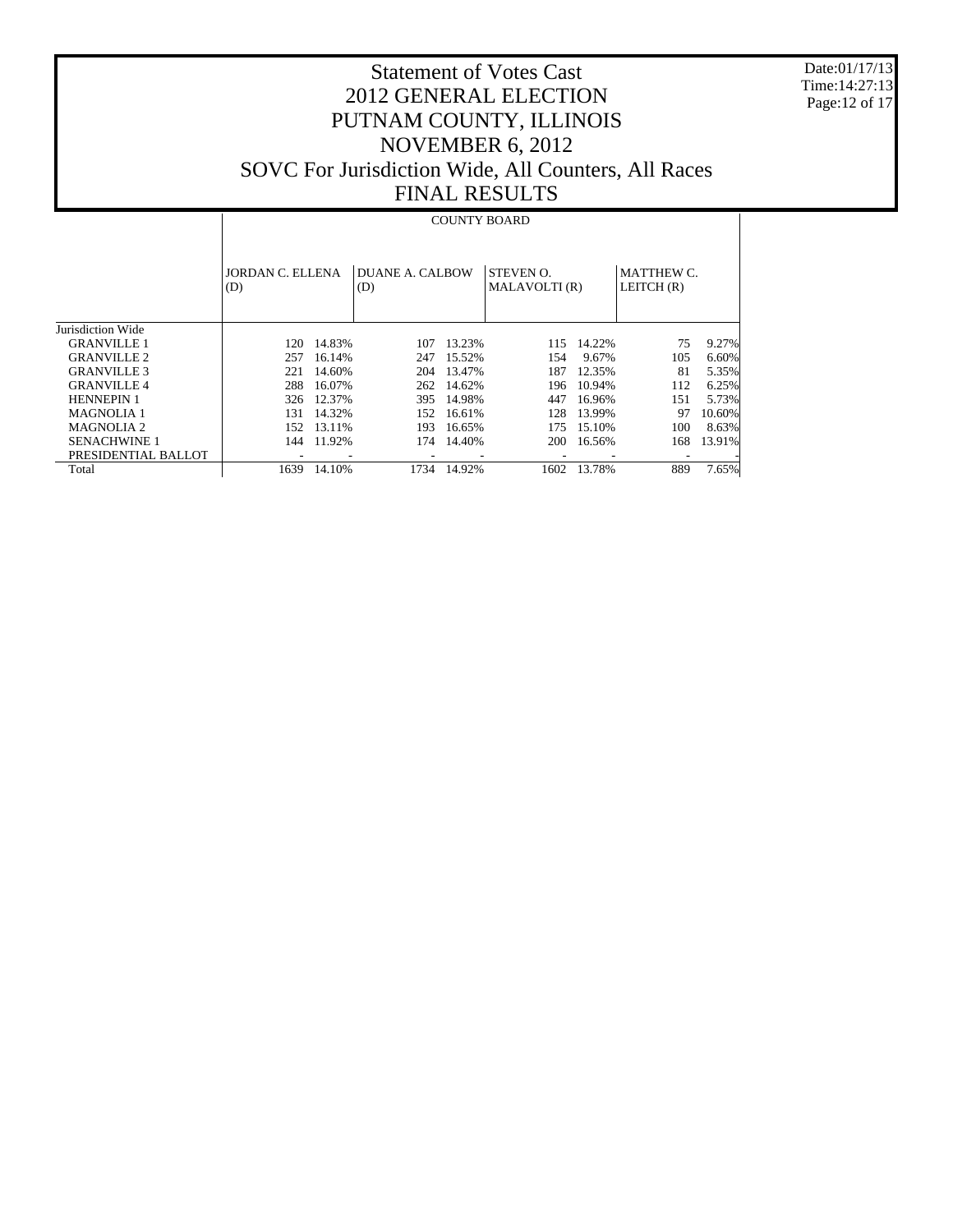Date:01/17/13 Time:14:27:13 Page:13 of 17

# Statement of Votes Cast 2012 GENERAL ELECTION PUTNAM COUNTY, ILLINOIS NOVEMBER 6, 2012 SOVC For Jurisdiction Wide, All Counters, All Races FINAL RESULTS

ESR(MAR-PUT-WDFD)2 YR

|                     | Reg. Voters | Times<br>Counted | <b>Total Votes</b> | PHYLLIS J. GLAZIER<br>(R) |
|---------------------|-------------|------------------|--------------------|---------------------------|
| Jurisdiction Wide   |             |                  |                    |                           |
| <b>GRANVILLE 1</b>  | 321         | 214              | 151                | 151 100.00%               |
| <b>GRANVILLE 2</b>  | 530         | 407              | 291                | 291 100.00%               |
| <b>GRANVILLE 3</b>  | 536         | 404              | 278                | 278 100,00%               |
| <b>GRANVILLE4</b>   | 679         | 468              | 346                | 346 100.00%               |
| <b>HENNEPIN 1</b>   | 960         | 755              | 476                | 476 100.00%               |
| <b>MAGNOLIA 1</b>   | 339         | 250              | 189                | 189 100.00%               |
| <b>MAGNOLIA 2</b>   | 415         | 320              | 255                | 255 100.00%               |
| <b>SENACHWINE 1</b> | 468         | 353              | 261                | 261 100.00%               |
| PRESIDENTIAL BALLOT |             |                  |                    |                           |
| Total               | 4248        | 3171             | 2247               | 2247 100.00%              |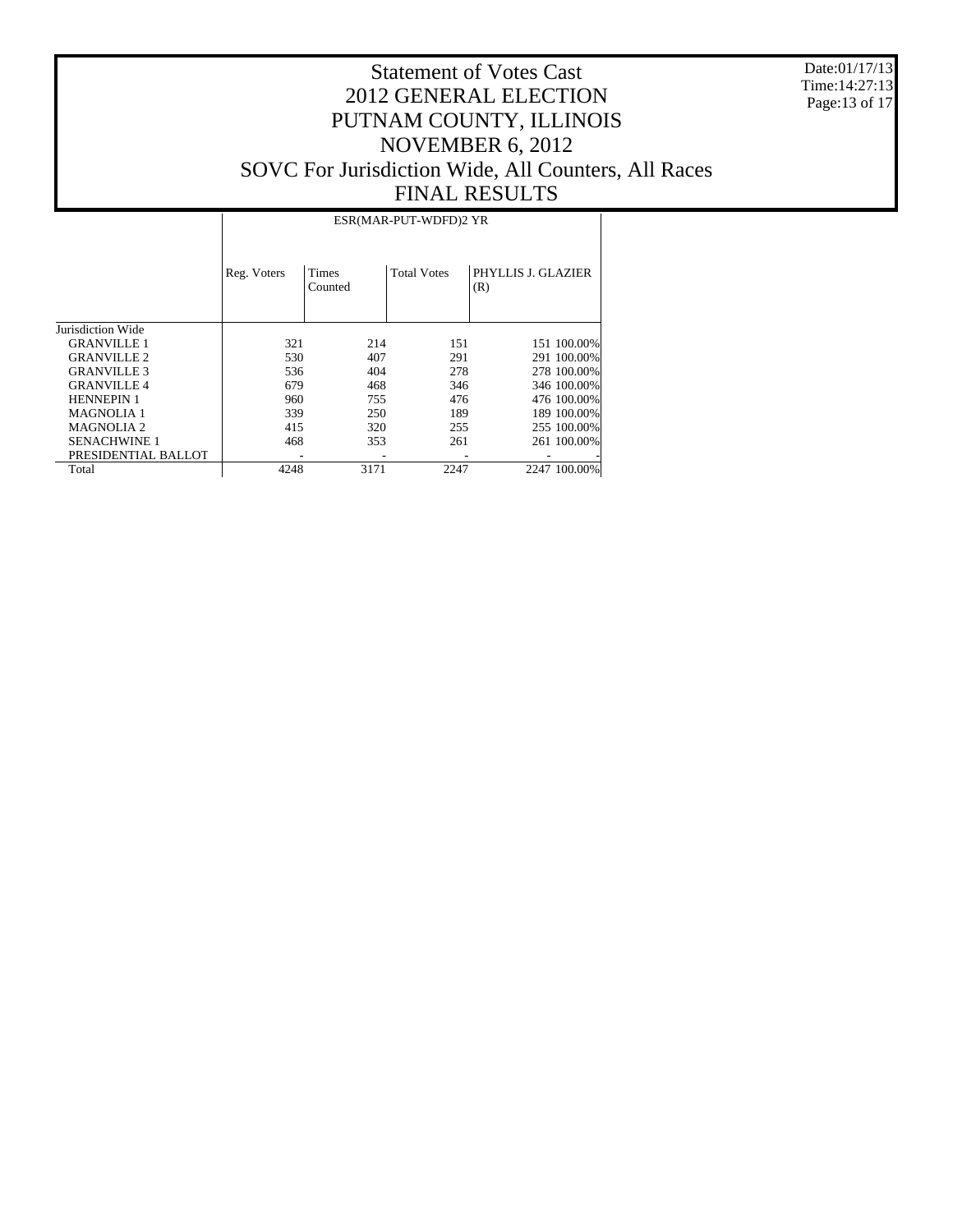Date:01/17/13 Time:14:27:13 Page:14 of 17

# Statement of Votes Cast 2012 GENERAL ELECTION PUTNAM COUNTY, ILLINOIS NOVEMBER 6, 2012 SOVC For Jurisdiction Wide, All Counters, All Races FINAL RESULTS

10th JUD CIRCUIT(Shadid)

|                       | Reg. Voters | <b>Times</b><br>Counted | <b>Total Votes</b> | <b>KATE GORMAN (R)</b> |
|-----------------------|-------------|-------------------------|--------------------|------------------------|
| Jurisdiction Wide     |             |                         |                    |                        |
| <b>GRANVILLE 1</b>    | 321         | 214                     | 155                | 155 100,00%            |
| <b>GRANVILLE 2</b>    | 530         | 407                     | 293                | 293 100.00%            |
| <b>GRANVILLE 3</b>    | 536         | 404                     | 270                | 270 100,00%            |
| <b>GRANVILLE 4</b>    | 679         | 468                     | 339                | 339 100.00%            |
| <b>HENNEPIN 1</b>     | 960         | 755                     | 486                | 486 100.00%            |
| <b>MAGNOLIA 1</b>     | 339         | 250                     | 194                | 194 100.00%            |
| MAGNOLIA <sub>2</sub> | 415         | 320                     | 250                | 250 100,00%            |
| <b>SENACHWINE 1</b>   | 468         | 353                     | 269                | 269 100.00%            |
| PRESIDENTIAL BALLOT   |             |                         |                    |                        |
| Total                 | 4248        | 3171                    | 2256               | 2256 100.00%           |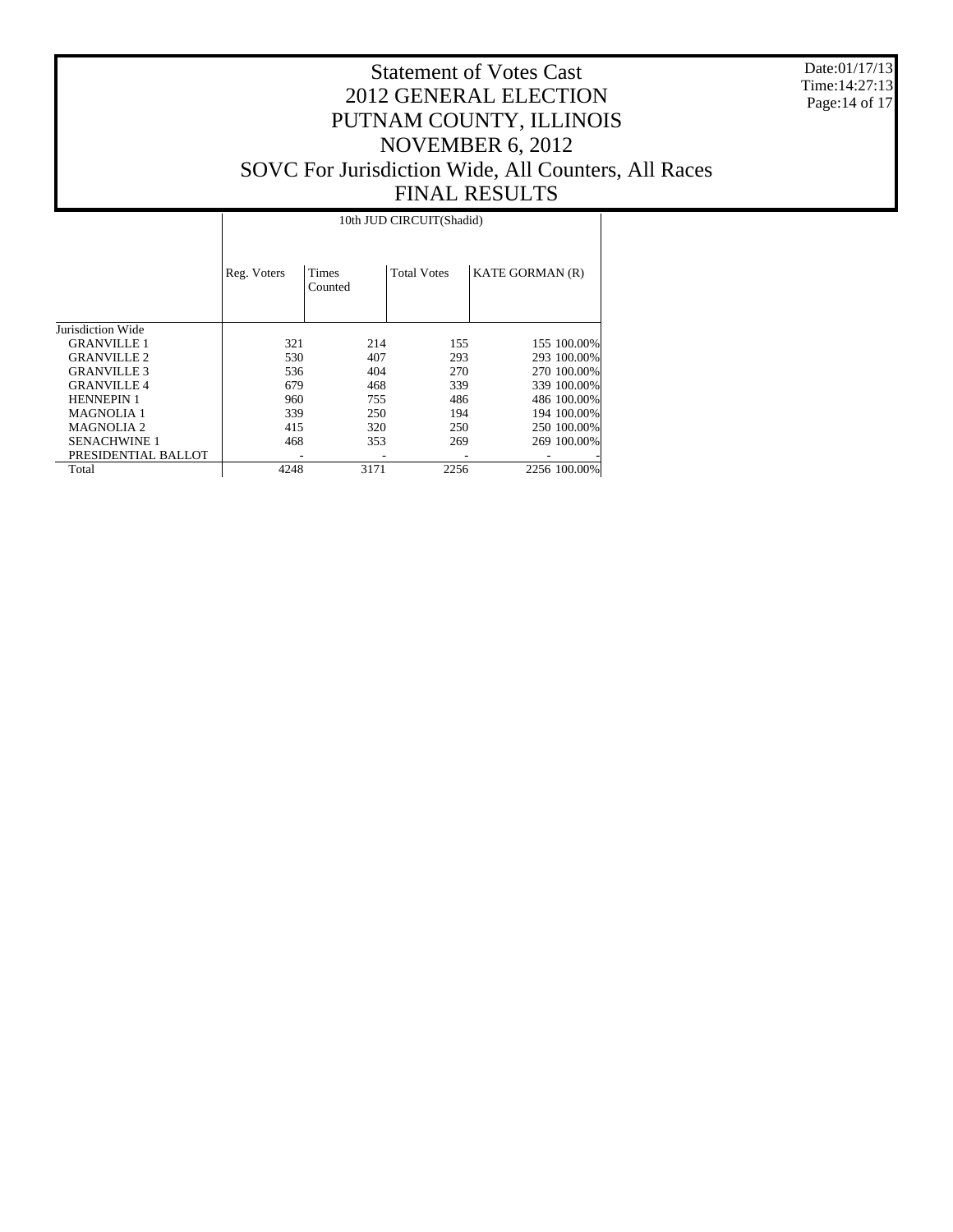Date:01/17/13 Time:14:27:13 Page:15 of 17

# Statement of Votes Cast 2012 GENERAL ELECTION PUTNAM COUNTY, ILLINOIS NOVEMBER 6, 2012 SOVC For Jurisdiction Wide, All Counters, All Races FINAL RESULTS

#### RETAIN TOM LYTTON

|                     | Reg. Voters              | <b>Times</b><br>Counted | <b>Total Votes</b> | <b>YES</b> |                          | N <sub>O</sub> |        |
|---------------------|--------------------------|-------------------------|--------------------|------------|--------------------------|----------------|--------|
| Jurisdiction Wide   |                          |                         |                    |            |                          |                |        |
| <b>GRANVILLE 1</b>  | 321                      | 214                     | 167                | 124        | 74.25%                   | 43             | 25.75% |
| <b>GRANVILLE 2</b>  | 530                      | 407                     | 314                | 261        | 83.12%                   | 53             | 16.88% |
| <b>GRANVILLE 3</b>  | 536                      | 404                     | 312                | 243        | 77.88%                   | 69             | 22.12% |
| <b>GRANVILLE 4</b>  | 679                      | 468                     | 379                | 314        | 82.85%                   | 65             | 17.15% |
| <b>HENNEPIN1</b>    | 960                      | 755                     | 534                | 411        | 76.97%                   | 123            | 23.03% |
| <b>MAGNOLIA 1</b>   | 339                      | 250                     | 205                | 154        | 75.12%                   | 51             | 24.88% |
| <b>MAGNOLIA 2</b>   | 415                      | 320                     | 262                | 212        | 80.92%                   | 50             | 19.08% |
| <b>SENACHWINE 1</b> | 468                      | 353                     | 283                | 229        | 80.92%                   | 54             | 19.08% |
| PRESIDENTIAL BALLOT | $\overline{\phantom{a}}$ |                         | ۰                  |            | $\overline{\phantom{a}}$ |                |        |
| Total               | 4248                     | 3171                    | 2456               | 1948       | 79.32%                   | 508            | 20.68% |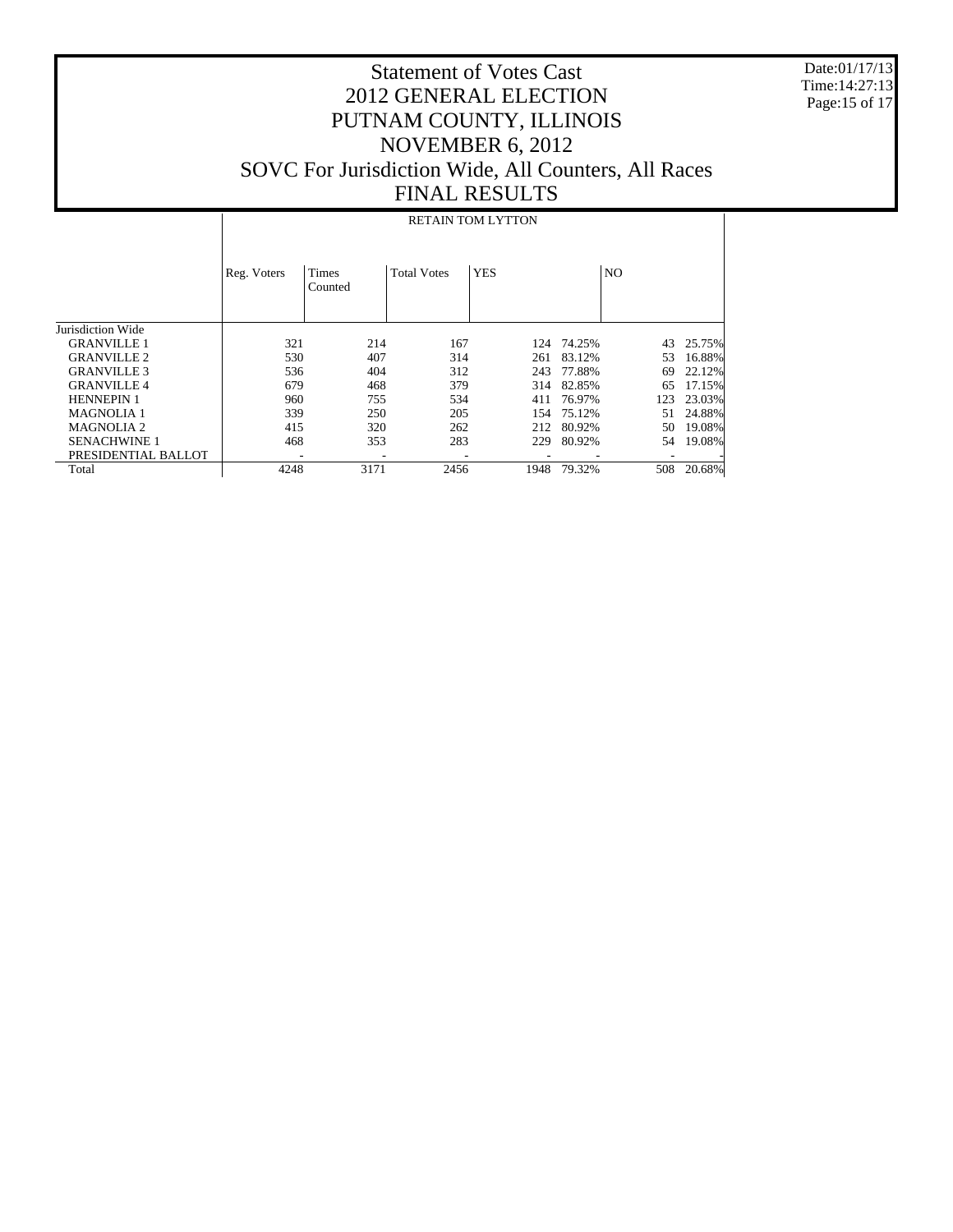Date:01/17/13 Time:14:27:13 Page:16 of 17

# Statement of Votes Cast 2012 GENERAL ELECTION PUTNAM COUNTY, ILLINOIS NOVEMBER 6, 2012 SOVC For Jurisdiction Wide, All Counters, All Races FINAL RESULTS

#### RETAIN DANIEL SCHMIDT

|                     | Reg. Voters | <b>Times</b><br>Counted | <b>Total Votes</b> | <b>YES</b> |        | N <sub>O</sub> |        |
|---------------------|-------------|-------------------------|--------------------|------------|--------|----------------|--------|
| Jurisdiction Wide   |             |                         |                    |            |        |                |        |
| <b>GRANVILLE 1</b>  | 321         | 214                     | 167                | 130        | 77.84% | 37             | 22.16% |
| <b>GRANVILLE 2</b>  | 530         | 407                     | 313                | 270        | 86.26% | 43             | 13.74% |
| <b>GRANVILLE 3</b>  | 536         | 404                     | 310                | 241        | 77.74% | 69             | 22.26% |
| <b>GRANVILLE 4</b>  | 679         | 468                     | 378                | 315        | 83.33% | 63             | 16.67% |
| <b>HENNEPIN 1</b>   | 960         | 755                     | 535                | 415        | 77.57% | 120            | 22.43% |
| <b>MAGNOLIA 1</b>   | 339         | 250                     | 201                | 153        | 76.12% | 48             | 23.88% |
| <b>MAGNOLIA 2</b>   | 415         | 320                     | 259                | 207        | 79.92% | 52             | 20.08% |
| <b>SENACHWINE 1</b> | 468         | 353                     | 284                | 229        | 80.63% | 55             | 19.37% |
| PRESIDENTIAL BALLOT |             |                         |                    |            |        |                |        |
| Total               | 4248        | 3171                    | 2447               | 1960       | 80.10% | 487            | 19.90% |